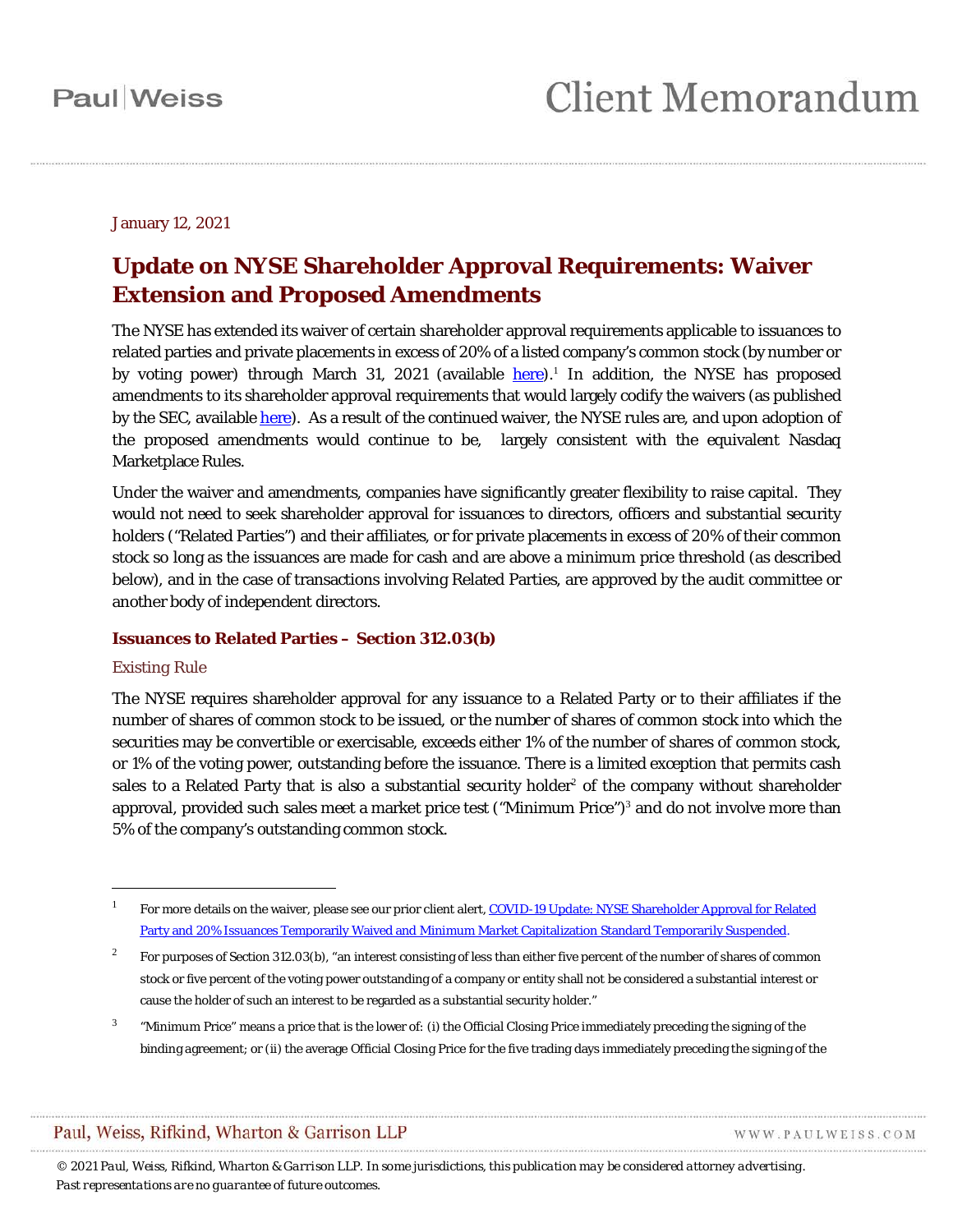## **Paul** Weiss

### *Temporary waiver*

Under the NYSE's temporary waiver, a company may issue shares of common stock to Related Parties and their affiliates without complying with the 1% or 5% limitation, if the issuance is a cash transaction that meets the Minimum Price requirement. Additionally, any such transaction must be reviewed and approved by the company's audit committee or a comparable committee comprised solely of independent directors. Any transaction benefitting from the waiver will still be subject to shareholder approval if required under any other applicable rule, including the equity compensation requirements of Section 303A.08 and the change of control requirements of Section 312.03(d).

The waiver is not available in the case of a sale of securities by a listed company to a Related Party in a transaction, or series of transactions, whose proceeds would be used to fund an acquisition of stock or assets of another company where such Related Party has a 5% or greater, or, where a group of Related Parties collectively have a 10% or greater, direct or indirect interest in the company or assets to be acquired or in the consideration to be paid for such acquisition.

#### *Amendment*

The NYSE's proposed amendments to Section 312.03(b) would codify the waiver, more closely aligning the NYSE approval requirements with those of Nasdaq. Under the amendment, shareholder approval would not be required for any issuance to a Related Party in excess of 1% of a company's common stock (by number or by voting power) if that issuance is made for cash at a price no less than the Minimum Price. Shareholder approval would be required if the issuance is either a non-cash transaction or below the Minimum Price. Shareholder approval would also be required in the case of issuances used to fund an acquisition where the Related Party has a 5% or greater, or a group of Related Parties collectively have a 10% or greater, direct or indirect interest in the company or assets to be acquired or the consideration to be paid.

To further align the NYSE shareholder approval rules with those of Nasdaq, the proposed amendments would limit the approval requirements to just Related Parties (shareholder approval would no longer be required for issuances to the subsidiaries, affiliates or other closely related persons of Related Parties). The proposed amendment would also remove the prior provision permitting issuances of up to 5% of a company's common stock (by number or by voting power) to substantial security holders, and the Early Stage Company exemptions, because under the proposed rules those exemptions would become unnecessary.

To effect the board committee approval requirements of the waiver, the proposed amendments would add language to Section 314.00 (Related Party Transactions) clarifying that related party transactions must be reviewed by either a company's audit committee or other independent body of the board of directors, and that the audit committee or other body may prohibit a transaction if it determines it is inconsistent with the interests of the company. This review requirement applies to all related party transactions within the

 $\overline{a}$ 

binding agreement. The "Official Closing Price" of the issuer's common stock means the official closing price on the NYSE as reported to the Consolidated Tape immediately preceding the signing of a binding agreement to issue the securities.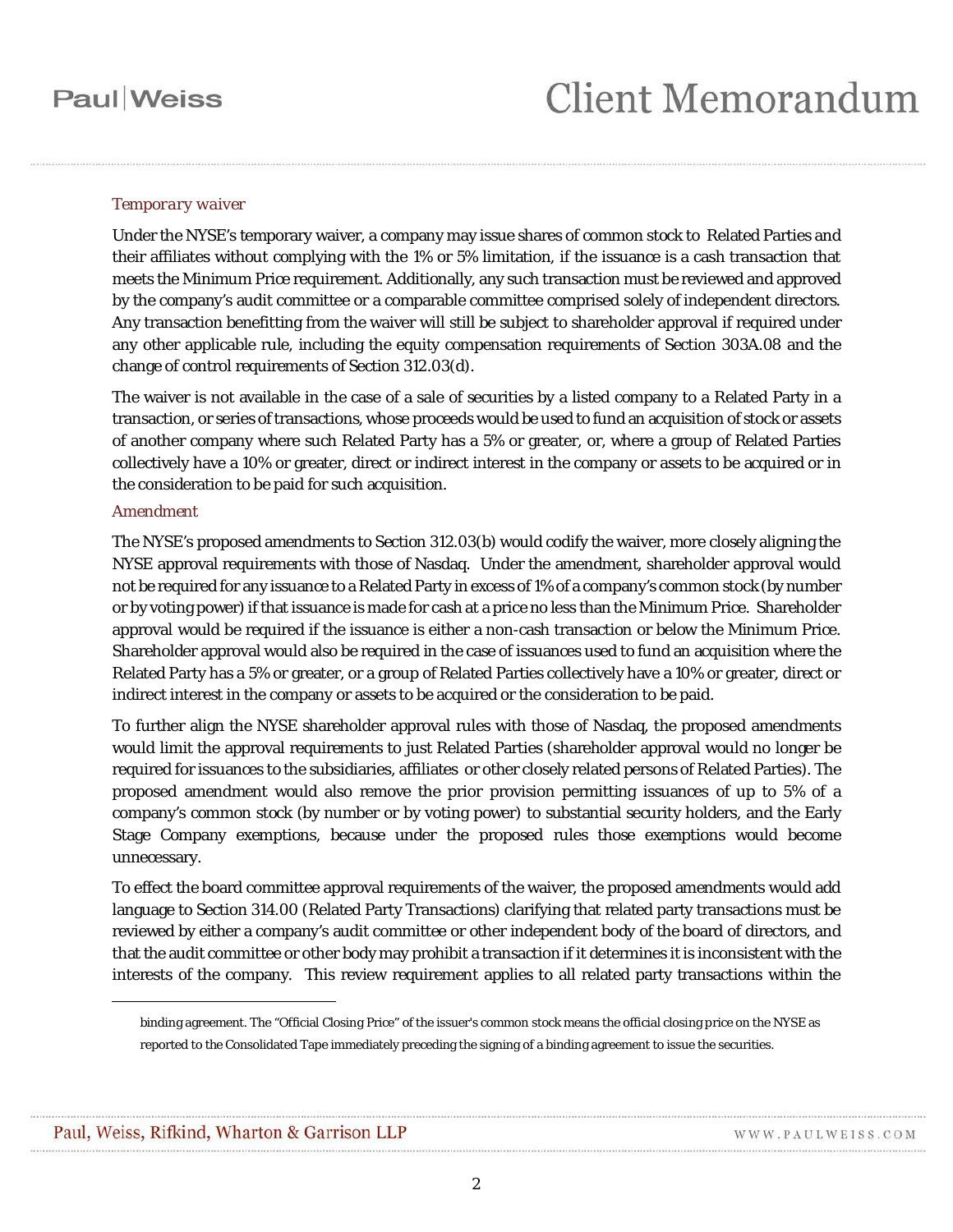# **Paul** Weiss

meaning of Item 404 of Regulation S-K, and not just to issuances of stock to Related Parties pursuant to Section 312.03(b).

Any issuance to a Related Party would still be subject to shareholder approval if required under any other applicable rule, including the equity compensation requirements of Section 303A.08 and the change of control requirements of Section 312.03(d).

### **Private Placements in Excess of 20% – Section 312.03(c)**

### *Existing Rule*

The NYSE Manual requires shareholder approval for any issuance of 20% or more of a company's outstanding common stock or 20% or more of the voting power outstanding before such issuance, other than in a public offering for cash. $4$ 

There is a limited exception that permits cash sales in excess of 20% without shareholder approval, provided the transaction complies with the Minimum Price requirement and falls within the definition of "bona fide private financing." "Bona fide private financing" is a sale in which: a registered broker-dealer purchases the securities from the issuer with a view to the private sale of such securities to one or more purchasers; or the issuer sells the securities to multiple purchasers, and no one such purchaser, or group of related purchasers, acquires, or has the right to acquire upon exercise or conversion of the securities, more than 5% of the shares of the issuer's common stock or more than 5% of the issuer's voting power before the sale.

### *Temporary Waiver*

The NYSE waiver modifies the bona fide private financing exception by waiving the 5% limitation for any sale to an individual investor and permitting companies to undertake a bona fide private financing during the period covered by the waiver (through March 31, 2021) even if there is only one purchaser. In other words, a listed company is exempt from the shareholder approval requirement in relation to a private placement regardless of its size or the number of participating investors or the amount of securities purchased by any single investor as long as the transaction is a sale of securities for cash at a price that meets the Minimum Price requirement. Additionally, the company's audit committee or a comparable committee comprised solely of independent directors is required to review and approve the transaction benefitting from the waiver, if any purchaser in the transaction is a Related Party.

Any transaction benefitting from the waiver would still be subject to shareholder approval if required under any other applicable rule, including the equity compensation requirements of Section 303A.08 and the change of control requirements of Section 312.03(d).

 $\overline{a}$ 

<span id="page-2-0"></span><sup>4</sup> Registered direct offerings many not qualify as "public offerings." As such, the shareholder approval requirements should be considered in connection with registered direct transactions.